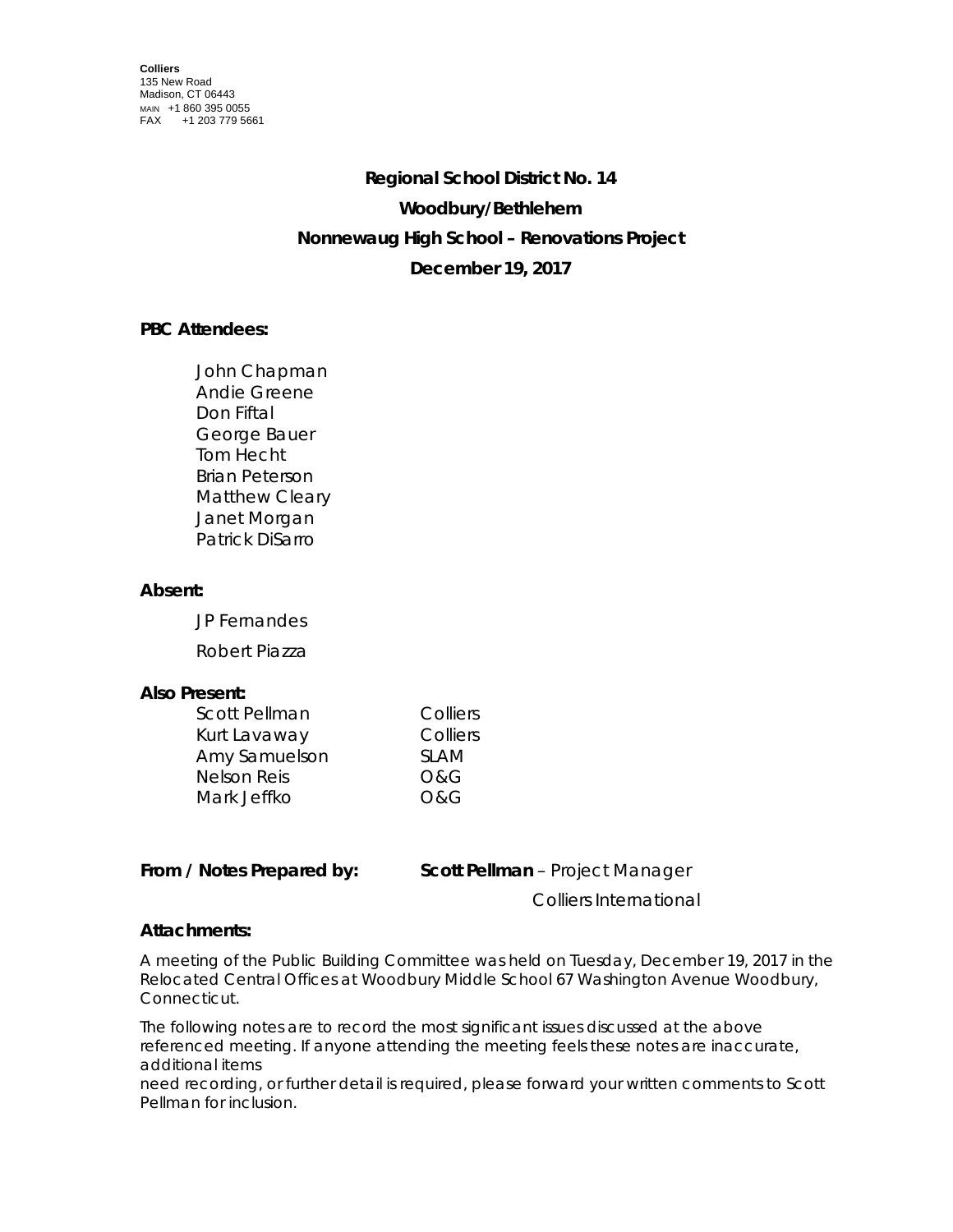- 1. Call to Order John Chapman called the meeting to order at 6:32 PM.
- 2. OPM Report Scott Pellman reported on the following:
- **Phase1Construction update** Final punch list work is being back-checked by SLAM, the intention is to move into the new temporary classrooms in February break (2/16/2018 to 2/10/2018).
- **Approved Flood Management Certification** (FMC) The flood management certification was received on November 30, 2017. The certification was approved with no changes and has been forwarded to OSCG&R for inclusion in the project file. Mr Pellman thanked everyone involved for helping to move this critical approval forward.
- **Phase 2 Bidding –** The bids were opened yesterday afternoon.The bids came in favorably and below the building construction estimate of 45.67 million dollars. O&G has begun to schedule the scope reviews of the apparent low bidders, the construction management team needs to confirm the scope with each of the apparent low bidders before a GMP can be set. Once the GMP budget has been set the Building committee can start discussions of which alternates may be able to be incorporated into the project.Its pre-mature to discuss any specific numbers until bids have been confirmed and reviewed.
- **Mechanical Prep for Phase 2 Construction**. At the last meeting Mr Pellman reported on a proposal that was being explored by the design and construction team to prep the phase 2 work area with some temporary ventilation to help the schedule. After reviewing the costs, current schedule and work involved it was determined that the affected mechanical room could remain operational up to the summer of 2018 and then be taken off line and renovated. There was a small amount of work to relocate a single duct run out of the initial construction area. This change in approach saved the project and estimated \$200,000.
- **Schedule** O&G issued a revised construction and phasing schedule in addenda #6 that brought the project back in line with the originally anticipated 25-month construction schedule. It was noted that at the end of the Summer of 2018 O&G was looking to have the first renovation phase complete on September 3, 2018 which would make freshman orientation and teacher set up of new classrooms challenging. A request has been made to the administration and BOE to extend the summer of 2018 to accommodate the construction project. This would be the only summer where a change or increase in the calendar is anticipated and requested.

Nelson Reis noted that O&G included a six-day work schedule for the initial construction phase which was included in the bids, this change to the work schedule allowed the recovery of the 5 to 6 weeks that were originally lost in the bidding delay.

• **Prep meeting for FF&E** – The design team and Colliers attended a prep meeting for project phase 3 of 3, FF&E and Technology Equipment at the OSCG&R offices on December 18, 2017. The team is scheduled to bring the final FF&E and Technology equipment package to the state on January 30, 2018. The current FF&E estimates are in line with the project budget. There will be a similar SCG-042 approval for this next phase that will most likely come before the committee at the January 23, 2018 meeting.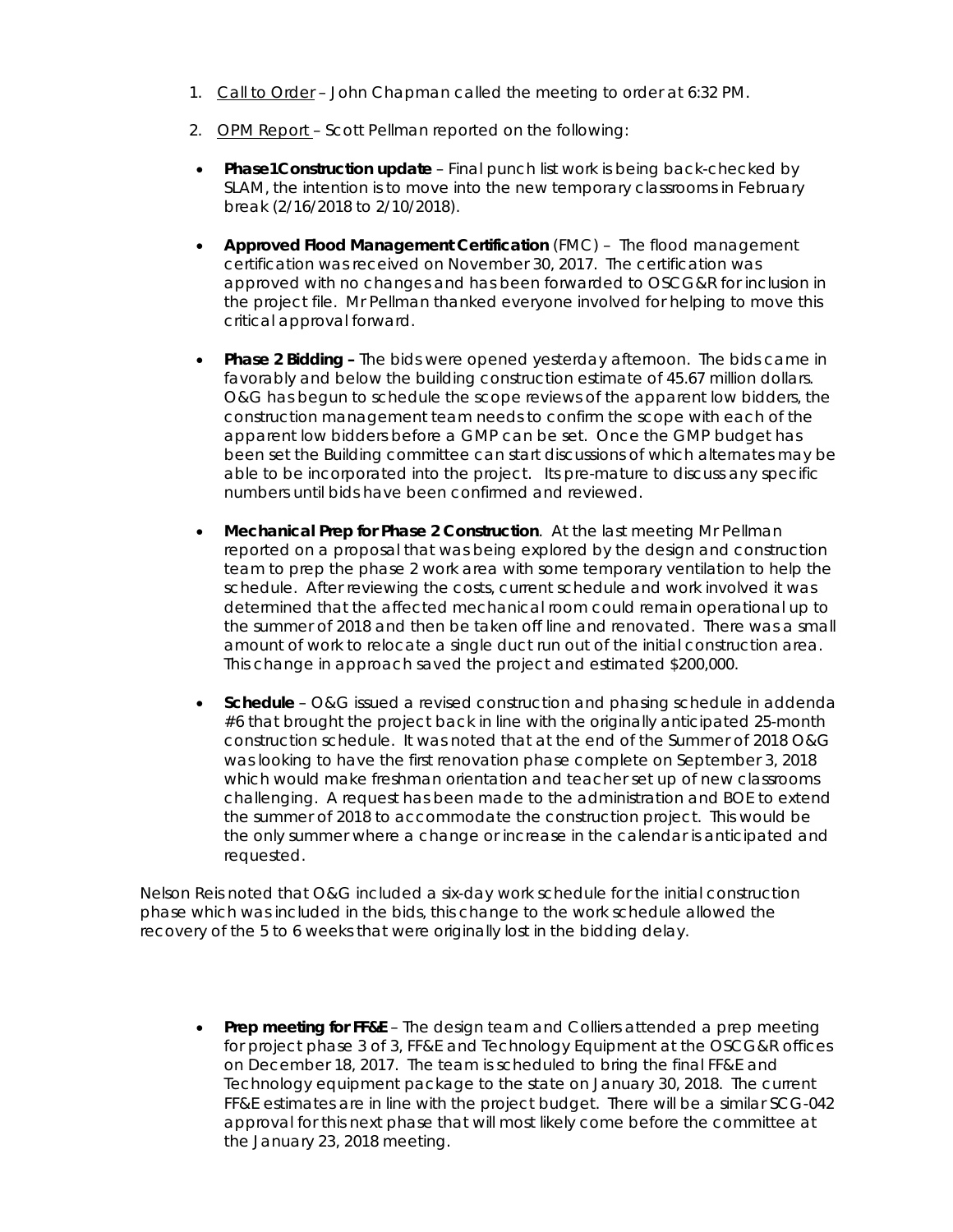Janet Morgan noted that there is a meeting of the BOE on January 16, 2018. The BOE would like a presentation from Slam to understand the FF&E package. John Chapman would like a similar presentation at the next building committee meeting scheduled for January 9, 2018. Amy Samuelson stated that SLAM is prepared. Colliers will schedule a final review with the school administrators prior to the meeting on the 9<sup>th</sup>.

- **Finance Sub Committee**  The finance subcommittee met on Friday December 15, 2017 to review pay application #5 and some additional proposed change orders for phase 1, all of which were minor in nature. Colliers and SLAM are recommending approval of O&G's payment application #5.
- **Additional service agreements**  Now that the Construction schedule has been set Colliers will be presenting some additional service agreements to the finance subcommittee at their next meeting. The additional service agreements will reconcile the pre-construction phase with O&G that ended by contract at the end of May along with the CA support with the architects and Colliers agreements that were based on a shorter construction schedule. Additional Fee has been anticipated for some time and was encumbered in the final construction budget approved by the committee.

John Chapman requested an overall summary of schedule and budget – Response - The project scheduled has slipped about one month and is currently under budget.

- 3. Architects progress update Amy Samuelson
- **Phase 1** Since we last met SLAM has punched out the temporary classrooms. SLAM will be performing a back-check review of the punch list for the phase 1 temporary classrooms.
- **Phase 2** There were 150 bid RFI's that were responded too, SLAM created three bidding addenda in conjunction with 3 produced by O&G. There was positive participation from contractors.
- Amanda Hastings went to the state with Colliers to review FF&E. The furniture has been selected along with finish materials, SLAM is completing the package to go to the state and will present to the committee on January 9, 2018.
- Room numbers need to be assigned correctly prior to the first phase opening, this will be further reviewed with the administration.
- 4. Construction Manager Update Mark Jeffko
- **Phase 1**  There are a few punch list items to wrap up.
- **Phase 2 –** O&G has begun to schedule the scope reviews of the apparent low bidders.

John Chapman - Based on turn out of bidders did O&G think there were any key risk issues that the committee should focus on for either risk or cost? – Response – we will know better after scoping the apparent low bidders.